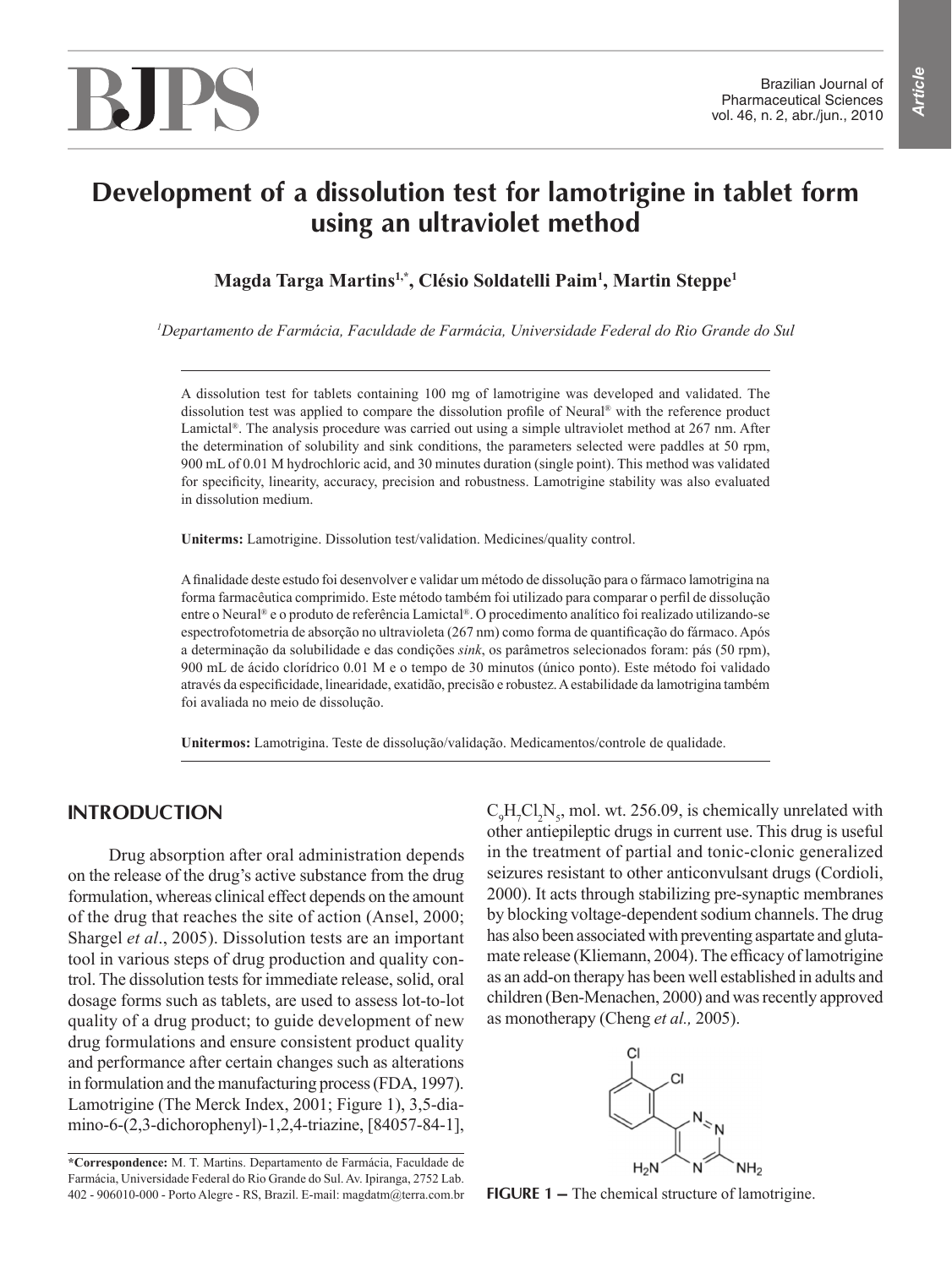Although there are many studies describing the determination of lamotrigine in biological fluids (Cocciglio *et al.,* 1991; Sallustio, Morris, 1997; Matar *et al*., 1998; Ashton *et al.,* 1999; Botinger *et al*., 1999; Vidal *et al.,* 1999; Angelis Stofordis *et al.,* 1999; Barbosa, Midio, 2000; Torra *et al*., 2000; Croci *et al.,* 2001; Castel-Branco *et al.,* 2001; Patil, Bodhankar, 2005; Cheng *et al.,* 2005; Kuldeep, Subash, 2005), and pharmaceutical formulation (Emani *et al.,* 2006; Yousef, Taha, 2007) by several methods besides a dissolution test using HPLC method (Sripalakit *et al.,* 2008), no dissolution test for this pharmaceutical solid dosage form has yet been described in any pharmacopoeia. Therefore, this paper describes the development and validation of a dissolution test for lamotrigine in tablets using a simple, fast and inexpensive ultraviolet method, and performs a comparative evaluation of the dissolution profiles of two different formulations. The development and validation were carried out in compliance with the United States Pharmacopeia (USP 31, 2008).

## **MATERIAL AND METHODS**

#### **Experimental**

#### *Instrumentation*

The dissolution tests were performed on a multi-bath (n=7) dissolution test system Sotax AT7 (Basel, Switzerland), in accordance with the United States Pharmacopeia (USP 31, 2008) general methods.

An UV-VIS Recording Spectrophotometer UV-160A (Shimadzu, Kyoto, Japan) at 267 nm, using 1.0 cm quartz cells and SPECTRA MANAGER software, was used for all absorbance measurements to quantify the samples of lamotrigine dissolved in the dissolution medium.

The Digimed potentiometer, model DM-20 (São Paulo, Brazil), was used to determine the pH of solutions.

The ultrasonic-bath UCS 5000 (Unique, São Paulo, Brazil) was used for deaeration of the media and preparation of solutions.

The filter used for sample filtration was a Framex<sup>®</sup> quantitative filter of 10 mm. A 0.45µm, 13 mm, nylon membrane Millex® (Millipore, São Paulo, Brazil) was used for mobile phase filtration in stability and solubility determination by the HPLC method.

A model LC-1200 series liquid chromatograph (Agilent, Santa Clara, CA, United States) equipped with G1311A Quaternary pump, ALS G1329A auto sampler, TCC G1316A Thermostat Column Compartment, DAD G1315B photodiode-array detector, SCL-10Avp system controller and Chemstation manager system software, was employed for lamotrigine stability and solubility determination.

#### *Chemicals and reagents*

The lamotrigine reference substance (99.41%) was obtained from Cristália Produtos Químicos Farmacêuticos LTDA (São Paulo, Brazil). The pharmaceutical formulations (*Product A and Product B*) containing lamotrigine were obtained commercially.

*Product A* – (reference product, Lamictal®) - labeled as containing 100 mg of lamotrigine and the following inactive ingredients (lactose, microcrystalline cellulose, povidone, sodium starch glycolate, ferric oxide (yellow) and magnesium stearate).

*Product B* - (Neural®) - labeled as containing 100 mg of lamotrigine and the following inactive ingredients (mannitol, pregelatinized starch, dibasic calcium phosphate, corn starch, sodium starch glycolate, magnesium stearate, and tartrazine yellow colorant).

All of the inactive ingredients were obtained from different local distributors. Purified water was obtained using a Millipore® system (São Paulo, Brazil). HPLC grade triethylamine and orthophosphoric acid were purchased from Merck® (Darmstadt, Germany). Hydrochloric acid (HCl), sodium hydroxide and sodium acetate were purchased from Quimex® (São Paulo, Brazil). Monobasic potassium phosphate was obtained from Synth® (São Paulo, Brazil). Glacial acetic acid was obtained from Nuclear® (Brazil). The 0.01 and 0.1 M HCl, 0.05 M sodium acetate buffer (pH 4.7), 0.05 M monobasic potassium phosphate buffer (pH 5.8 and 6.8) were prepared according to the USP (USP 31 2008).

#### *Chromatographic conditions*

A method using HPLC with UV detection at 279 nm was previously developed and validated in our laboratory for a wide range of parameters including specificity, linearity, precision, accuracy and robustness. Chromatographic separation was achieved on an ACE® RP-18 octadecyl silane column (150 mm x 4.6 mm i.d., particle size 5  $\mu$ m). The mobile phase was composed of triethylamine solution 0.3% pH 4.0 (adjusted with 10% orthophosphoric acid) and methanol (62:38,  $v/v$ ). The mobile phase flow rate was 1.0 mL.min<sup>-1</sup> with isocratic elution and was filtered before use through a 0.45  $\mu$ m membrane filter Millex<sup>®</sup> (Millipore, São Paulo, Brazil) and degassed. The injection volume was  $20 \mu L$  and the column temperature was maintained at 25 °C. The results obtained demonstrated that the method is specific (there were no peaks by placebo solution interfering in the lamotrigine retention time), linear (ranging from 10.0 to  $80.0 \,\mu g$ .mL<sup>-1</sup> for analysis of variance (ANOVA) and correlation coefficient 0.9999),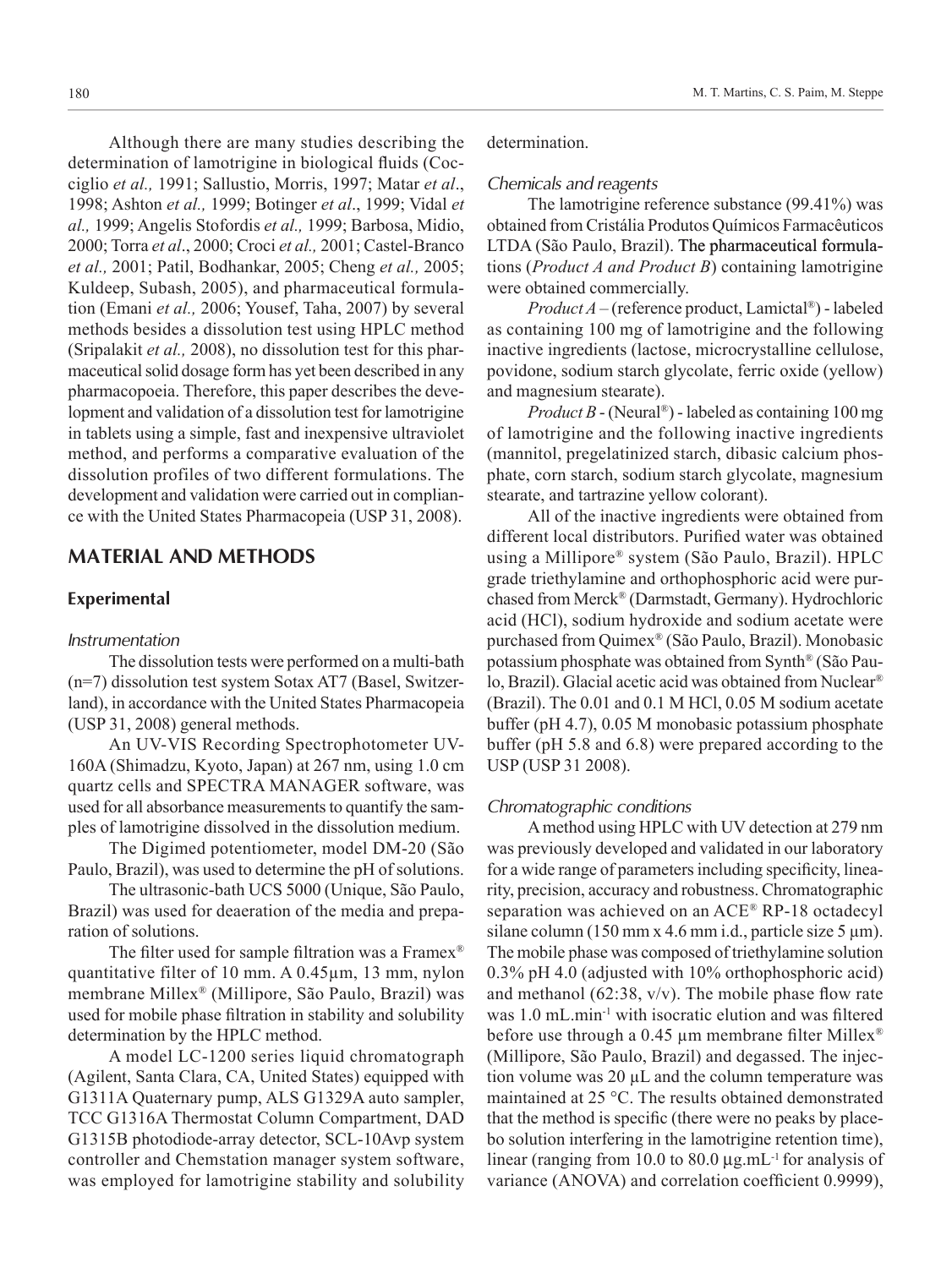precise (with RSD values of less than 2%), accurate by recovery test (98.20% to 100.46%) and robust (the changes in operational parameters did not cause significant differences in the performance of chromatographic system).

### **Solubility determination and sink conditions**

Lamotrigine *sink* conditions were applied and determined in different media: purified water, 0.01 M and 0.1 M hydrochloric acid, 0.05 M acetate buffer (pH 4.7) and 0.05 M phosphate buffer (pH 5.8 and 6.8). Vessels (n=2) containing 10.0 ml of medium were pre-heated to  $37^{\circ}$ C ± 0.5°C before adding an excess of lamotrigine (10.0 mg). The solutions were maintained in the bath and stirred with a vortex at intervals of 10 minutes. Aliquots of 10.0 mL were removed from each vessel after 1 and 2 hours and filtered through a Millipore®  $0.45 \mu$ m membrane filter. Aliquots of 1.0 mL of the filtered solution were transferred to 25.0 mL volumetric flasks, diluted with mobile phase and injected into the HPLC. Standard solution of lamotrigine was prepared with 40  $\mu$ g.mL<sup>-1</sup> and used to determine the amount of lamotrigine dissolved in different media .

#### **Dissolution test conditions**

Dissolution testing of tablets was performed with *Product A* in accordance with the USP (USP 31, 2008) to define the dissolution test conditions. This was performed using paddles (USP apparatus 2) at a stirring speed of 50 rpm and 900 mL of the different dissolution media pre-heated to  $37 \text{ °C} \pm 0.5 \text{ °C}$ . Manual sampling aliquots of 10.0 ml were withdrawn at 5, 10, 15, 30, 45 and 60 minutes.

After these preliminary studies, the dissolution test was conducted using the conditions described above and the medium selected was 0.01 M hydrochloric acid maintained at  $37 \pm 0.5$  °C. The profile was evaluated and a single point at 30 minutes was selected. After 30 minutes, aliquots of 10.0 mL were withdrawn from each vessel and filtered using a Framex® quantitative filter.

The sample solutions were prepared using the filtered aliquots taken from the dissolution vessels. The 4.0 mL aliquots were transferred to 20.0 ml volumetric flasks with 0.01 M hydrochloric acid and analyzed on a UV/VIS Spectrophotometer (267 nm).

The standard solution was prepared using an amount of lamotrigine reference substance equivalent to 11.11 mg, transferred to a 20 mL volumetric flask with the dissolution medium. The solutions were placed in an ultrasonic-bath for 15 minutes. An aliquot of 2.0 mL of this standard solution was transferred to a 50.0 mL volumetric flask and diluted with 0.01 M hydrochloric acid to give a solution containing  $22.22 \mu g.mL^{-1}$ . This solution was analyzed on a UV/VIS spectrophotometer at 267 nm.

## **Filtration**

Filtration of the dissolution samples is usually necessary to prevent undissolved drug particles from entering the analytical sample and removes insoluble excipients that otherwise cause high background or turbidity. The filter evaluation is necessary to verify whether it can be used in the dissolution test without adsorption of the drug into the filter (USP 31, 2008). Standard and sample solutions were prepared in the dissolution medium proposed (0.01 M hydrochloric acid). The standard solution was prepared with a lamotrigine concentration of 0.11 mg.mL<sup>-1</sup>. This solution was placed for 15 minutes in an ultrasonicbath (*Solution A*). Four milliliters of *Solution A* was diluted in a 20.0 mL volumetric flask with 0.01 M hydrochloric acid – (solution without filtration). The remaining *Solution A* was filtered using a Framex® quantitative filter, and an aliquot of 4.0 mL was transferred to a 20.0 mL volumetric flask and diluted with the same solvent – (filtered solution). The samples were prepared with the same concentration of 0.11 mg.mL -1 using 0.01 M hydrochloric acid. This solution was maintained for 15 minutes in an ultrasonic bath and immediately centrifuged at 3000 rpm for 10 minutes. An aliquot of 4.0 ml was transferred to a 20.0 mL volumetric flask and diluted with 0.01 M hydrochloric acid – (solution without filtration). Another solution was prepared in the same manner, but instead of undergoing centrifugation was filtered with a Framex® quantitative filter, and an aliquot of 4.0 ml was transferred to a 20.0 ml volumetric flask and diluted with the same solvent – (filtered solution). The standard solutions (filtered and without filtration) and the sample solutions (centrifuged and filtered) were analyzed using UV determination at 267 nm.

## **Validation**

In order to demonstrate the method's suitability for use as a dissolution test, it was validated based on stability, specificity, linearity, precision, accuracy and robustness parameters (USP 31, 2008).

#### **Stability**

The standard solution stability test was performed in the dissolution medium selected (0.01 M hydrochloric acid) at 37 °C  $\pm$  0.5 °C for 2 hours and at room temperature for 24 hours. The chromatograms obtained by the HPLC method were evaluated and compared with a freshly prepared standard solution (peak area and degradation product formation).

#### **Specificity**

Placebo samples of both commercial products were prepared in their usual compositions. The placebo samples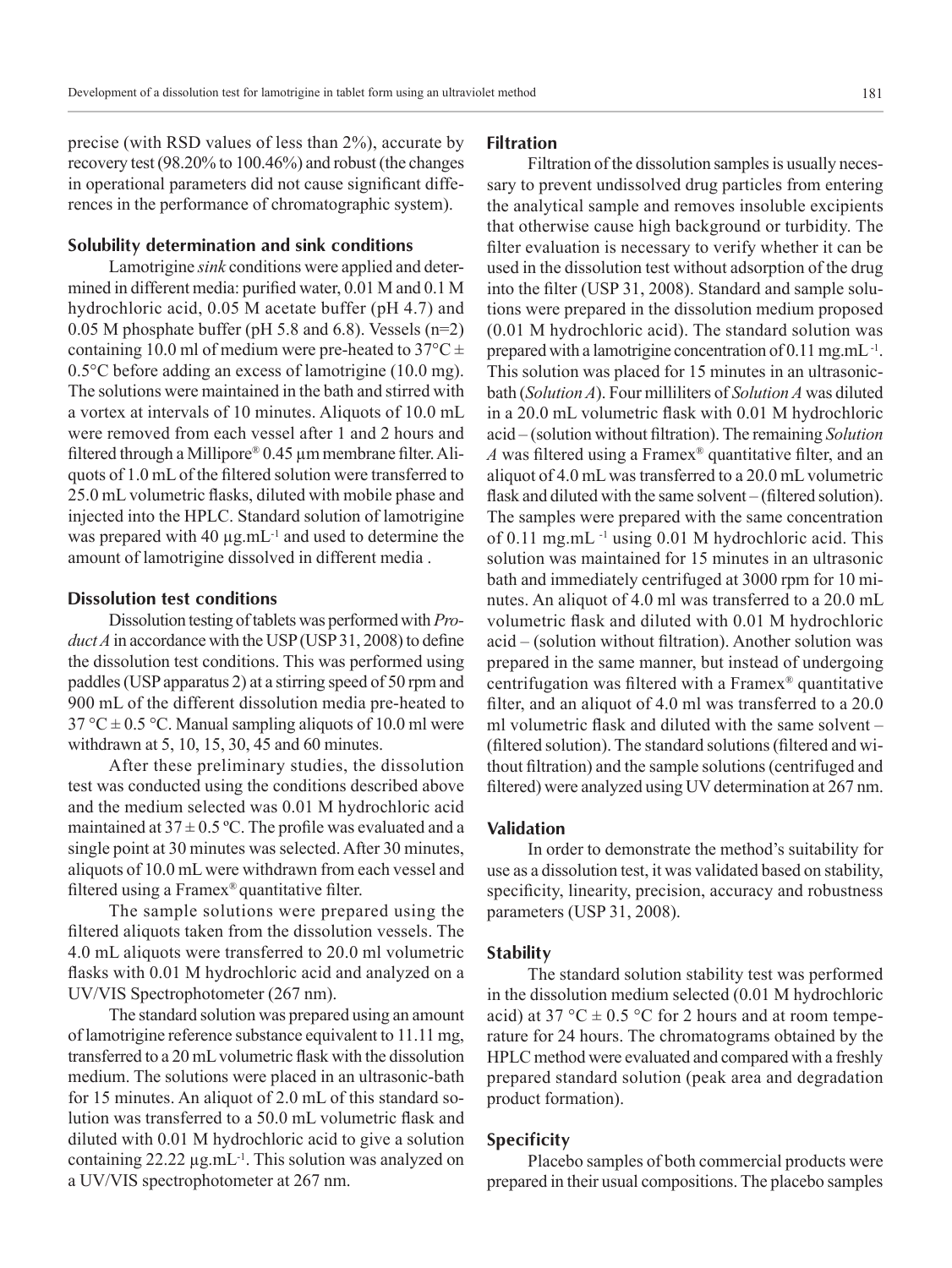were transferred to different vessels (n=3) with 900 mL of dissolution medium at 37 °C  $\pm$  0.5 °C and stirred for 2 h at 150 rpm using a paddle (USP apparatus 2). Aliquots of these solutions were filtered through a FRAMEX® quantitative filter and analyzed by the UV method (267 nm).

#### **Linearity**

A stock solution was prepared containing 100 µg mL-1 of lamotrigine using 0.01 M hydrochloric acid as solvent. Aliquots of this solution were transferred to volumetric flasks to obtain final concentrations of 5, 10, 15, 20, 25, 30 and 40  $\mu$ g.mL<sup>-1</sup>. Each solution was prepared in triplicate. The linearity was evaluated by linear regression analysis, which was calculated by the least squares regression method and analysis of variance (ANOVA).

## **Precision**

The evaluation of inter-day precision (intermediate precision) of the dissolution test was performed on two different days by different analysts. The repeatability was evaluated on the same day for intra-day precision in six vessels used for the dissolution test. The relative standard deviation (RSD) from the results was calculated.

#### **Accuracy**

A lamotrigine reference stock solution (2.0 mg.mL-1) was prepared in 0.01 M hydrochloric acid), using an ultrasonic-bath for 60 minutes. A recovery study was conducted by adding known amounts of the lamotrigine stock solution to the dissolution vessels containing the placebo solution (10, 20 and 100%) of the nominal assay (100 mg). Each concentration was prepared in duplicate and analyzed by the UV method at 267 nm.

## **Robustness**

This was evaluated by comparing the dissolution medium with and without using the ultrasonic bath. Medium deaeration was used to eliminate air bubbles before the dissolution test. The results from dissolution samples in nondeaerated medium and deaerated medium had to be compared to determine whether deaeration was necessary (USP 31, 2008).

## **RESULTS AND DISCUSSIONS**

Drug solubility is an important physical-chemical property to be considered when selecting the dissolution medium and can be determined by using an excess of the drug in the medium followed by stirring, filtration and quantification of the dissolved drug (USP 31, 2008). This is the property that most affects the drug dissolution

velocity ( Abdou, 1989). Lamotrigine presents limited solubility in water (0.17 mg.mL<sup>-1</sup>) at 25 °C, and its solubility decreases in proportion to pH increase in, since this drug is a weak basis and is not ionized at a pH greater than its pKa (5.7). Dissolution characteristics must be tested in the physiological pH range (1.2 to 6.8) for immediate drug release, and can be considered fast drug dissolution when no less than 85% of the drug amount is dissolved within 15 minutes (USP 31, 2008; Yu *et al.,* 2002). *Sink*  condition is defined to be no less than three times the necessary volume to obtain a saturated drug solution (Marques, Brown, 2002). *This sink condition was reached for the media in which lamotrigine solubility was higher than 333.33* μg.mL-1*,* i.e. three times the nominal dose in 900 mL. This occurred in the following media: 0.01 M hydrochloric acid, 0.1 M hydrochloric acid, acetate buffer pH 4.7, phosphate buffer pH 5.8 and after 2 hours in phosphate buffer pH 6.8. *Sink* conditions were not reached in purified water or in phosphate buffer pH 6.8, 1 hour (Table I). In HCl media (0.1 M and 0.01 M) however, the solubility must have been higher since all the drug dissolved. Water is not an ideal dissolution medium for several reasons. First, because the variability of the quality of the water from different sources, and second, the variability of the pH from day to day and also during the run, where this depends on the active substance and excipients (FDA, 1997; USP 31, 2008).

**TABLE I -** Solubility of lamotrigine in different media at  $37 °C \pm 0.5 °C$ .

| Medium                   | Solubility<br>(1 hour)<br>$(\mu g.mL^{-1})$ | Solubility<br>(2 hours)<br>$(\mu g.mL^{-1})$ |
|--------------------------|---------------------------------------------|----------------------------------------------|
| Purified water           | 248.5                                       | 289.6                                        |
| 0.01 M Hydrochloric acid | 1117.8                                      | 1091.8                                       |
| 0.1 M Hydrochloric acid  | 1048.0                                      | 1140.2                                       |
| Acetate buffer pH 4.7    | 802.7                                       | 834.0                                        |
| Phosphate buffer pH 5.8  | 337.1                                       | 401.7                                        |
| Phosphate buffer pH 6.8  | 311.8                                       | 381.7                                        |

The dissolution profile at six points (5, 10, 15, 30, 45 and 60 minutes) of *Product A* in the evaluated media showed that lamotrigine dissolved more than 85% in 15 minutes (Figure 2). Thus, for a very rapidly dissolving drug, a simple one point dissolution test is all that may be needed and for immediate-release dosage forms, the duration of the procedure is typically 30 to 60 minutes (Amidon *et al.,* 1995; USP 31, 2008). This was expected from the results obtained in the solubility test. The choice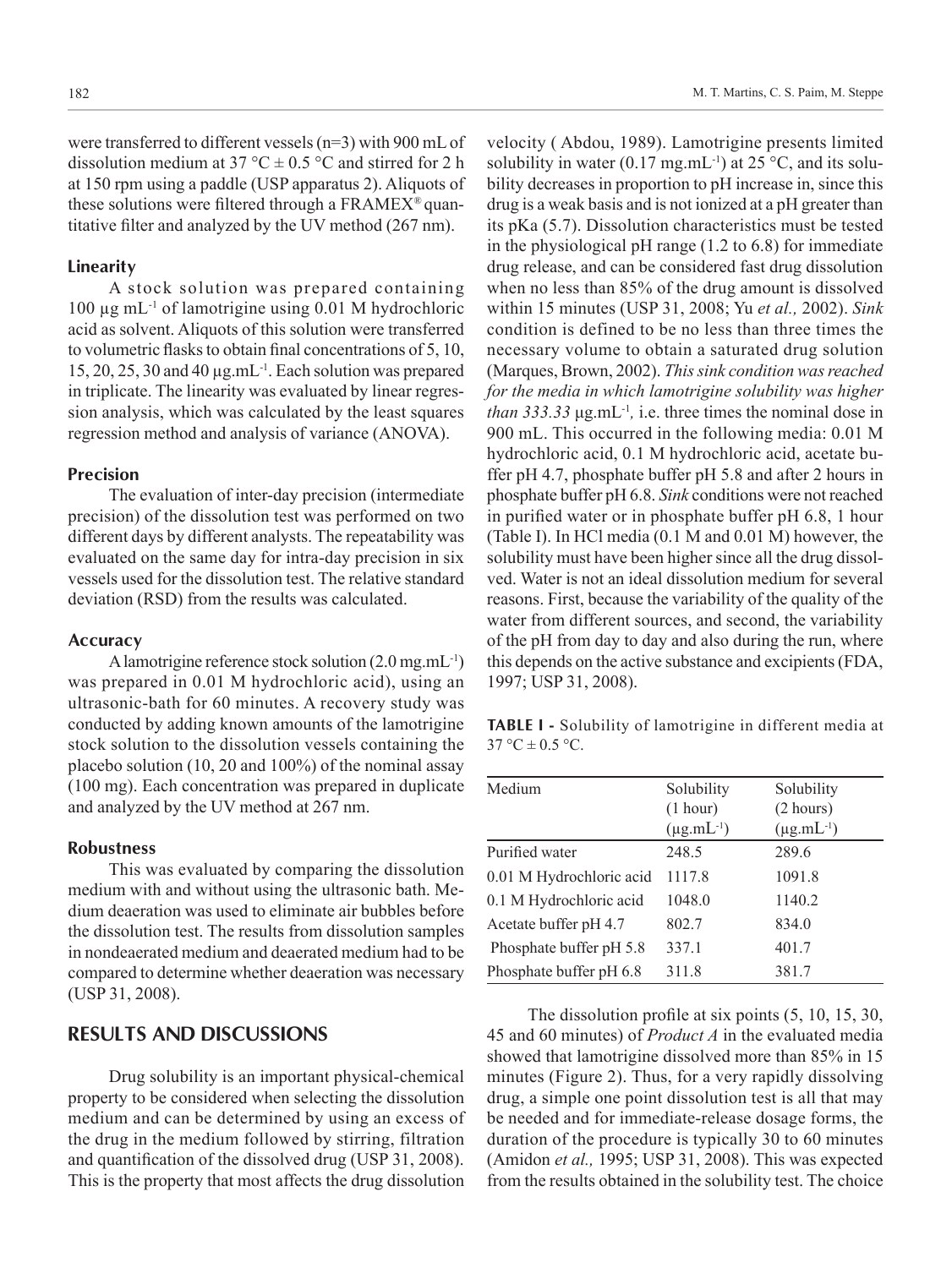of the medium was 0.01 M hydrochloric acid due to its good solubility, accessibility, low cost and the fact that it is a typical dissolution medium (Marques, Brown, 2002).



**FIGURE 2 -** Dissolution profile of *Product A* in different media at 5, 10, 15, 30, 45 and 60 minutes.

The initial parameters for filtration and solution stability must be established prior to the completion of any dissolution samples (Fortunato, 2005). The results between the solutions (filtered or centrifuged) must be very similar for acceptance of the filter (Skoug, Freeman, 1996). The evaluation of the filter demonstrated that the FRAMEX® can be used safely during the dissolution test, since there was no significant drug adsorption. The difference in values between the solutions was less than 2%. In order to evaluate lamotrigine stability in 0.01 M hydrochloric acid, chromatograms were obtained. The results (Figure 3) showed that the solutions remained stable and that no degradation peaks formed. According to the literature (USP 31, 2008), the acceptable range for solution stability is within 98-102% of the initial value. The values obtained were less than 1% in both conditions evaluated (99.90% for solution maintained at 37 °C  $\pm$  0.5 °C for 2h, and 99.25% at room temperature for 24 h) compared with a freshly prepared standard solution. Therefore, it was possible to guarantee the integrity of the drug during all the analysis time.



FIGURE 3 - Chromatograms of lamotrigine reference standard. (A) 2 hours at 37 °C  $\pm$  0.5 °C, (B) 24 hours at room temperature and (C) freshly prepared standard

The specificity analysis of placebo solutions revealed that the UV method (267 nm) suffered no interference from the formulation for either of the products evaluated (A and B), demonstrating this method to be specific (Figure 4). Since there were not inactive ingredients interfering with the wavelength selected (267 nm), UV was the method selected for lamotrigine quantification (Fortunato, 2005). Generally, the simplest assay method to develop utilizes UV/VIS spectrophotometry. This method is frequently used in quality control of pharmaceutical products due to the potential of the great majority of the drugs that absorb energy at these wavelengths. Lamotrigine presents a structure with aromatic rings, allowing absorption in the UV region. The UV method requires no expensive or complex equipment, and needs no toxic solvents. (Bakshi, 2002). The preferred method of analysis is spectrophotometric determination because results can be obtained faster, the analysis is simpler and fewer solvents are used, making this valuable in routine analysis (USP 31, 2008; Skoug, Freeman, 1996).

To assess linearity, three calibration curves for lamotrigine were constructed, plotting concentration  $(\mu g \, mL^{-1})$ versus absorbance. This demonstrated linearity, showing a correlation coefficient of approximately 0.9999 in the concentration range studied  $(4.0\n-40.0 \,\mu g.mL^{-1})$ . The representative linear equation was  $y=0.02723x + 0.00229$ . The data were validated by means of the analysis of variance (ANOVA), which demonstrated significant linear regression and no significant linearity deviation  $(p<0.05)$ (Farmacopéia Brasileira, 1988).

The precision results of the dissolution method were evaluated by analyzing repeatability and intermediate precision. The assay evidenced a low RSD ranging from 0.70 to 1.52 for intra-day precision and 1.23 for inter-day precision. RSD values lower than 2% indicated the good precision of this method.

Degree of accuracy expresses the concordance between the accepted value and the value found. The measured recovery is typically 95-105% (USP 31, 2008). Mean recovery obtained was in the range of 98.46 to 103.59%, which indicated good accuracy of the method.

In the evaluation of method robustness, the presence of possible air bubbles in the dissolution medium did not interfere in the dissolution profile of lamotrigine in tablets. Based on the results obtained, and considering the percentage of dissolved drug (102.85% in deaerated medium and 101.57% in nondeaerated medium), the use of an ultra-sonic bath is not necessary because the difference between the results was not significant (1.28%).

Lamotrigine BCS (Biopharmaceutics Classification System) is class I, with high solubility and high permeabi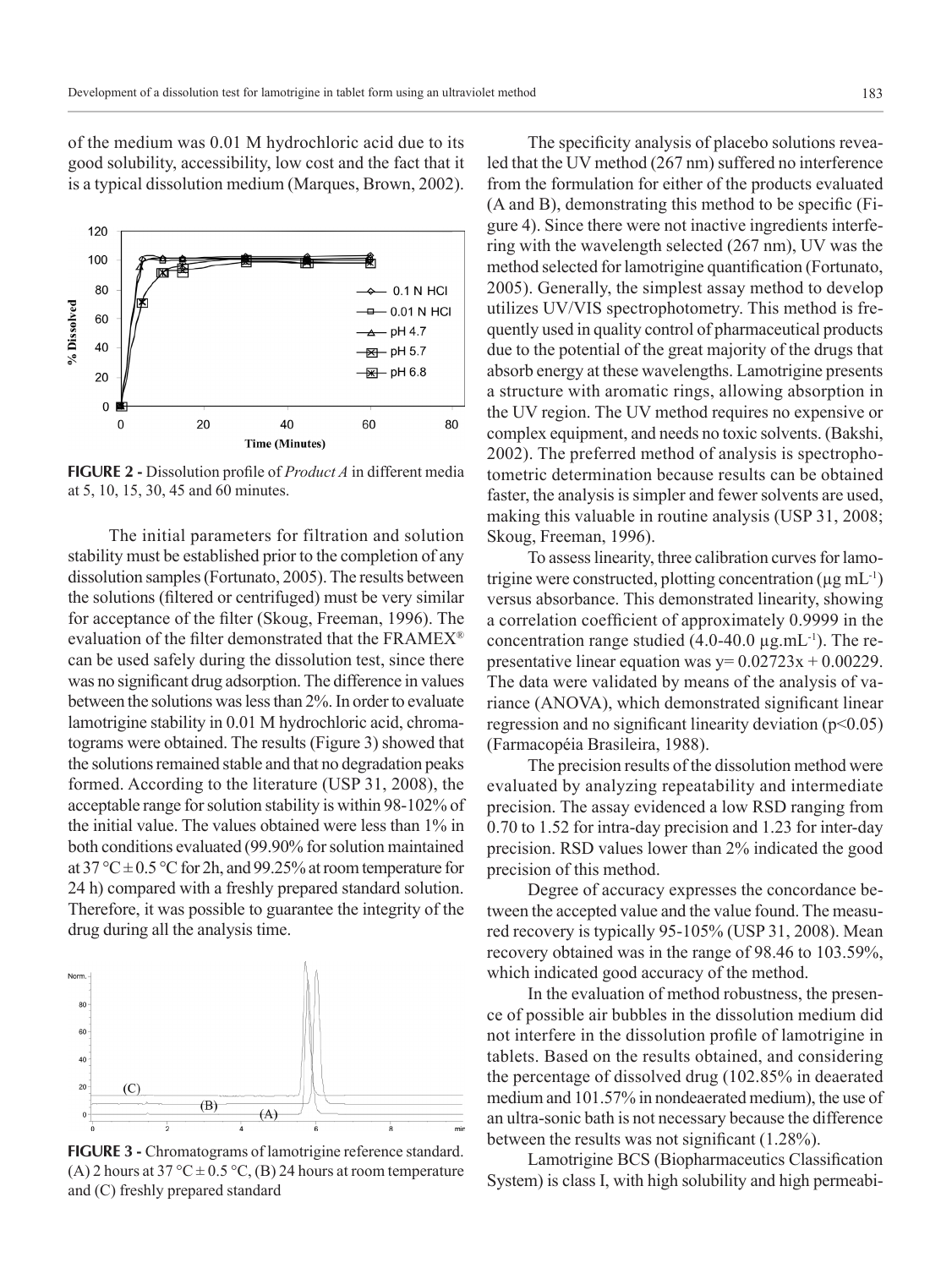**ABSORBANCE** ABSORBANCE  $3.100.$  $3.188.$  $\overline{B}$  $\overline{A}$  $+0.001$ Nļ 07082010 긃  $200$ e a WAVELENG TH (λ) WAVELENG TH (λ)

**FIGURE 4 -** Specificity of Product A and Product B at 267 nm in 0.01 M hydrochloric acid.

PEE

267.BNM

lity, and these products need not be subjected to a profile comparison if they can be shown to release 85% or more of the active drug substance within 15 minutes (Anderson, 2008). Consequently, it is not necessary to calculate f1 (measure of the percentage error between two curves over all time points) and f2 (logarithmic transformation of the sum squared error of differences between the test and reference over all time points), since they have lost their discriminative power (Brasil, 2004). Acceptance criteria for the amount of active ingredient dissolved, expressed as a percentage of the labeled content (Q), are in the range of 75% to 80% dissolved ingredient (USP 31, 2008). In this study on lamotrigine, we can propose an acceptance criteria of 80% ingredient dissolved in 30 minutes. The results obtained for the mean amount of lamotrigine dissolved for both products in 30 minutes were (*Product A* – 101.41% and *Product B* – 98.37%) and the comparison of their profiles is shown in Figure 5. Amindon *et al*. (1995) suggested that products with high solubility such as lamotrigine can be considered bioequivalent if they allow 85% of drug release within 15 minutes. The products studied (A and B) were in agreement with this specification, but *in vivo* studies need

#### % Dissolved 80 **Product A Product B** 70 60 50 15 5 25 35 45 55 Time (minutes)

**FIGURE 5 -** Comparison of profiles (*Product A* x *Product B*).

to be carried out to guarantee the bioequivalence of the products. The amount of dissolved drug can be influenced by many factors including the manufacturing process, formulation, humidity and substances properties (Skoug *et al.*, 1996). The comparison of the dissolution profiles allowed differences between the formulations to be observed.

## **CONCLUSIONS**

The dissolution test developed and validated for lamotrigine was considered satisfactory. The method has the advantages of being very easy, fast and simple. The method was carefully assessed to guarantee the stability of the drug during the analysis time. The method is suitable for its purpose and could be applied in routine quality control of lamotrigine in tablet formulation since there is no official monograph for this drug in the pharmacopoeias.

## **ACKNOWLEDGEMENTS**

The authors would like to thank LCQFar and LEPCQ.

## **REFERENCES**

- ABDOU, H. M. *Dissolution, Bioavailability & Bioequivalence.*  Easton: Mack Publishing Company, 1989. 554p.
- AMIDON, G. L.; CRISON, J. R.; LENNERNAS, H.; SHAH, V. P. A theoretical basis for a biopharmaceutic drug classification: the correlation *in vitro* drug product dissolution and *in vivo* bioavailability. *Pharm. Res.,* v.12, n.3, p.413-419, 1995.
- ANDERSON, D. G. Understanding the ramifications of switching among AEDs: What are the data? *Adv. Stud. Med.*, v.8, n.7, p.229-234, 2008.



110 100

90

SAME



SAMP

REF

267.0NM -0.002A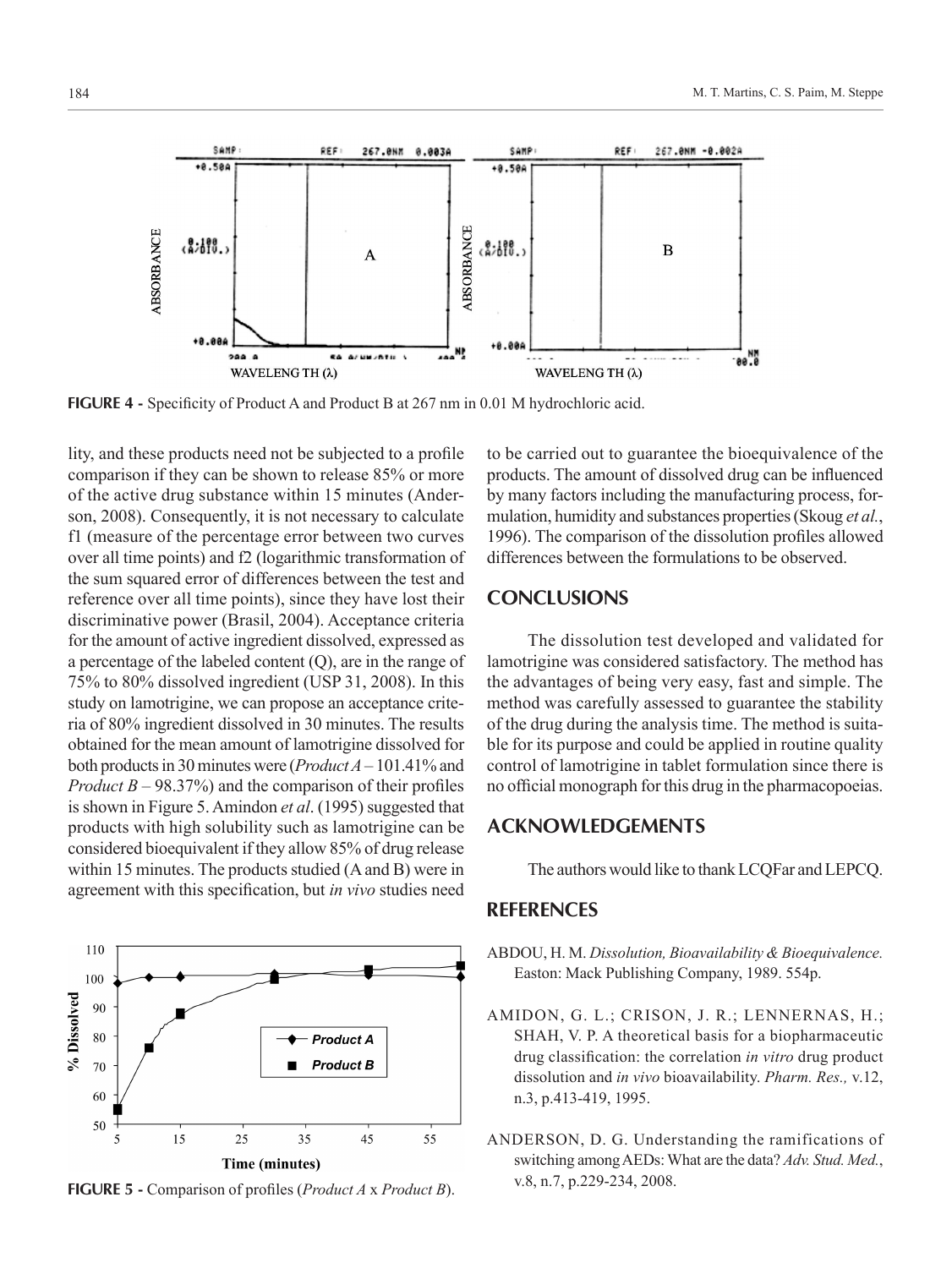ANGELIS-STOFORDIS, P.; MORGAN, D. J.; O'BRIEN, T. J.; VAJDA, F. J. E. Determination of lamotrigine in human plasma by high-performance liquid chromatography. *J. Chromatogr. B*., v.727, n.1, p.113-118, 1999.

- ANSEL, H. C.; ALLEN Jr., L.; POPOVICH, N. *Desenvolvimento de novos fármacos e processos de aprovação*. São Paulo: Premier, 2000. 568 p.
- ASHTON, D. S.; RAY, D. A.; VALKO, K. Detection of principal routine indicative impurity in lamotrigine. *Int. J. Pharm.,* v.189, n.2, p.241-248, 1999.
- BAKSHI, M.; SARANJIT, S. Development of validated stability-indicating assay methods - critical review. *J. Pharm. Biomed. Anal.,* v.28, n.6, p.1011-1040, 2002.
- BARBOSA, N. R.; MIDIO, A. F. Validated high-performance liquid chromatography method for the determination of lamotrigine in human plasma. *J. Chromatogr. B*., v.741, n.2, p.289-293, 2000.
- BEN-MENACHEN, E. New antiepileptic drugs and nonpharmacological treatments. *Curr. Opin. Neurol.*, v.13, n.2, p.165-170, 2000.
- BOTTIGER, Y.; SVENSSON, J. O.; STAHLE, L. Lamotrigine drug interactions in a TDM material. *Ther. Drug Monit*., v.21, n.2, p.171-174, 1999.
- BRASIL. Agência Nacional de Vigilância Sanitária. Resolução RE n°310, 1° de setembro de 2004. Determina a publicação da guia para a realização do estudo e elaboração do relatório de equivalência farmacêutica e perfil de dissolução. Diário Oficial da República Federativa do Brasil, Brasília, 2004. Seção?, p.1-3.
- BUDAVARI. The MERCK INDEX. An encyclopedia of chemicals, drugs, and biologicals. Whitehouse Station: Merck & Co. Inc., 2001. 2564 p.
- CASTEL-BRANCO, M. M.; ALMEIDA, A. M.; FALCÃO, A. C.; MACEDO, T. A.; CERAMONA, M. M.; LOPEZ, F. G. Lamotrigine analysis in blood and brain by highperformance liquid chromatography. *J. Chromatogr. B*., v.755, n.1-2, p.119-121, 2001.
- CHENG, C. L.; CHOU, C. H.; HU, O. Y. Determination of lamotrigine in small volumes of plasma by highperformance liquid chromatography. *J. Chromatogr. B.*, v.817, n.2, p.199-206, 2005.
- CORDIOLI, A. V. *Psicofármacos*. Porto Alegre: Artes Médicas, 2000. 556 p.
- COCIGLIO, M.; ALRIC, R.; BOUVIER, O. J. Performance analysis of a reversed phase liquid chromatography assay of lamotrigine in plasma using solvent demixing extraction. *J.Biomed Applic*., v.110, n.1-2, p.269-276, 1991.
- CROCI, D.; SALMAGGI, A.; GRAZIE, U. New highperformance liquid chromatography. *Ther. Drug Monit.*, v.23, n.6, p.665-668, 2001.
- EMANI, J.; GHASSAMI, N.; AHMADI, F. Development and validation of a new HPLC method for determination of lamotrigine and related compounds in tablet formulations. *J. Pharm. Biomed. Anal.*, v.40, n.4, p.999-1005, 2006.
- FARMACOPÉIA BRASILEIRA. 4.ed. Rio de Janeiro: Atheneu, 1988. 1320 p.
- FDA. Guidance for industry: Dissolution testing of immediate release solid oral dosage forms. U.S. Department of health and human services, Food and Drug Administration, Center for drug evaluation and research (CDER). Rockville: FDA, 1997. p.1-17.
- FORTUNATO, D. Dissolution method development for immediate release solid oral dosage forms. *Dissol. Tech.*, v.12, n.3, p.12-15, 2005.
- KLIEMANN, A. D. F.; MONTE, T. L. Antiepilépticos. In: FUCHS, F. D; WANNMACHER, L.; FERREIRA, M. B. C., Eds. *Farmacologia clínica-* Fundamentos da terapêutica racional. 3.ed. Rio de Janeiro: Guanabara Koogan, 2004. p.535-552.
- KULDEEP, M. P.; SUBHASH, L. B. HPTLC determination of lamotrigine in serum. *J. Chromatogr. B.*, v.823, n.2, p.152- 157, 2005.
- MARQUES, M. R. C.; BROWN, W. Desenvolvimento e validação de métodos de dissolução para formas farmacêuticas sólidas orais. *Analytica*, v.1, n.1, p.48-51, 2002.
- MATAR, K. M.; NICHOLS, A. S.; BAWAZIR, A. S.; AL-HASSAN, M. I.; TEKLE, A. A. A rapid liquid chromatography method for the determination of lamotrigine in plasma. *J. Pharm. Biomed. Anal*., v.17, n.3, p.525-531, 1998.